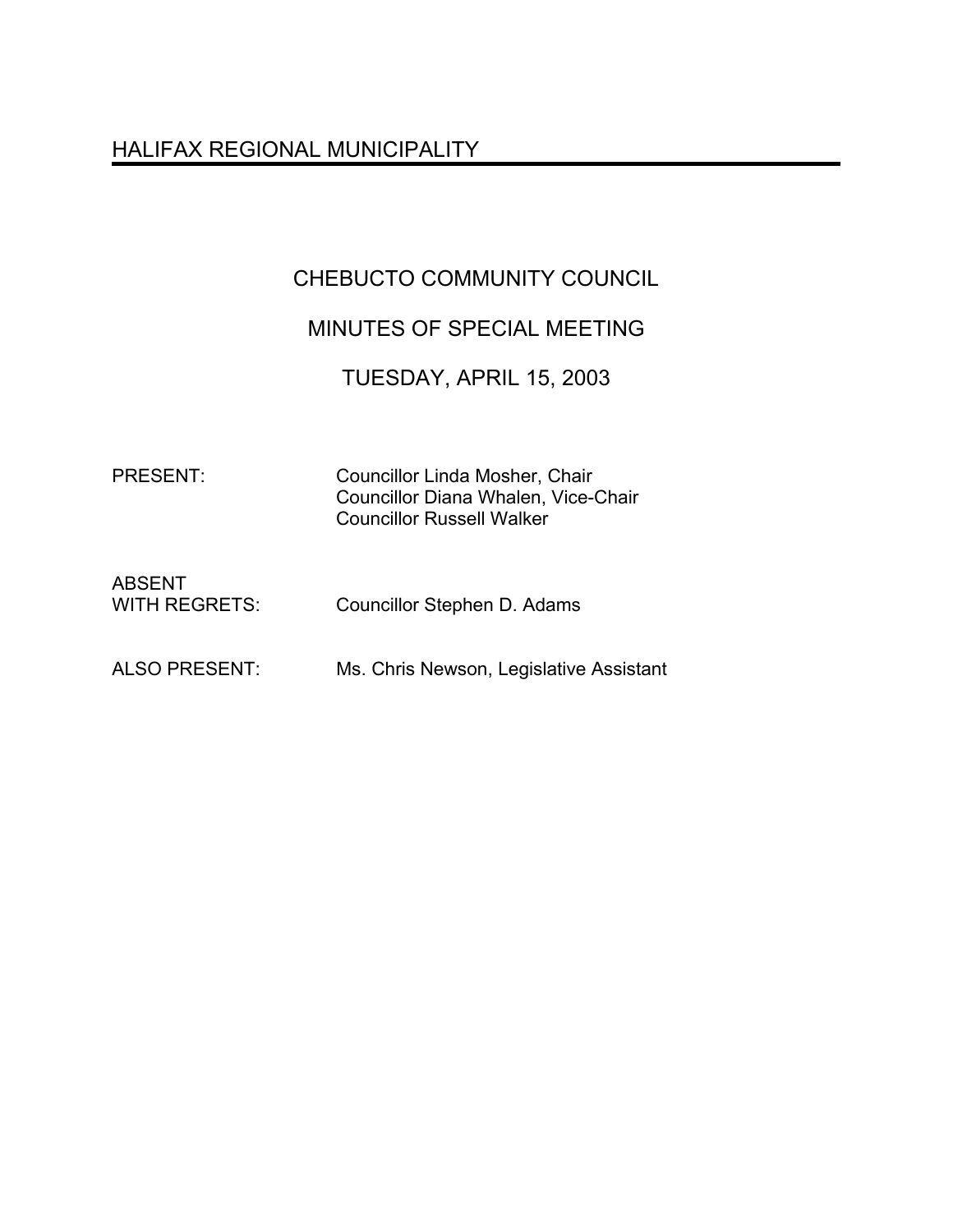## **TABLE OF CONTENTS**

| 1.               |     |                                                                        |  |
|------------------|-----|------------------------------------------------------------------------|--|
| 2.               |     |                                                                        |  |
|                  | 2.1 | Approval of Revised Minutes of February 3, 2003 regarding Ms. Patricia |  |
| 3.               |     |                                                                        |  |
|                  | 3.1 | Case 00435: Request to Amend the Halifax MPS and LUB for 7, 9, 11 and  |  |
| $\overline{4}$ . |     |                                                                        |  |
|                  | 4.1 |                                                                        |  |
| 5.               |     | DATE OF NEXT MEETING - Monday, May 5, 2003  4                          |  |
| 6.               |     |                                                                        |  |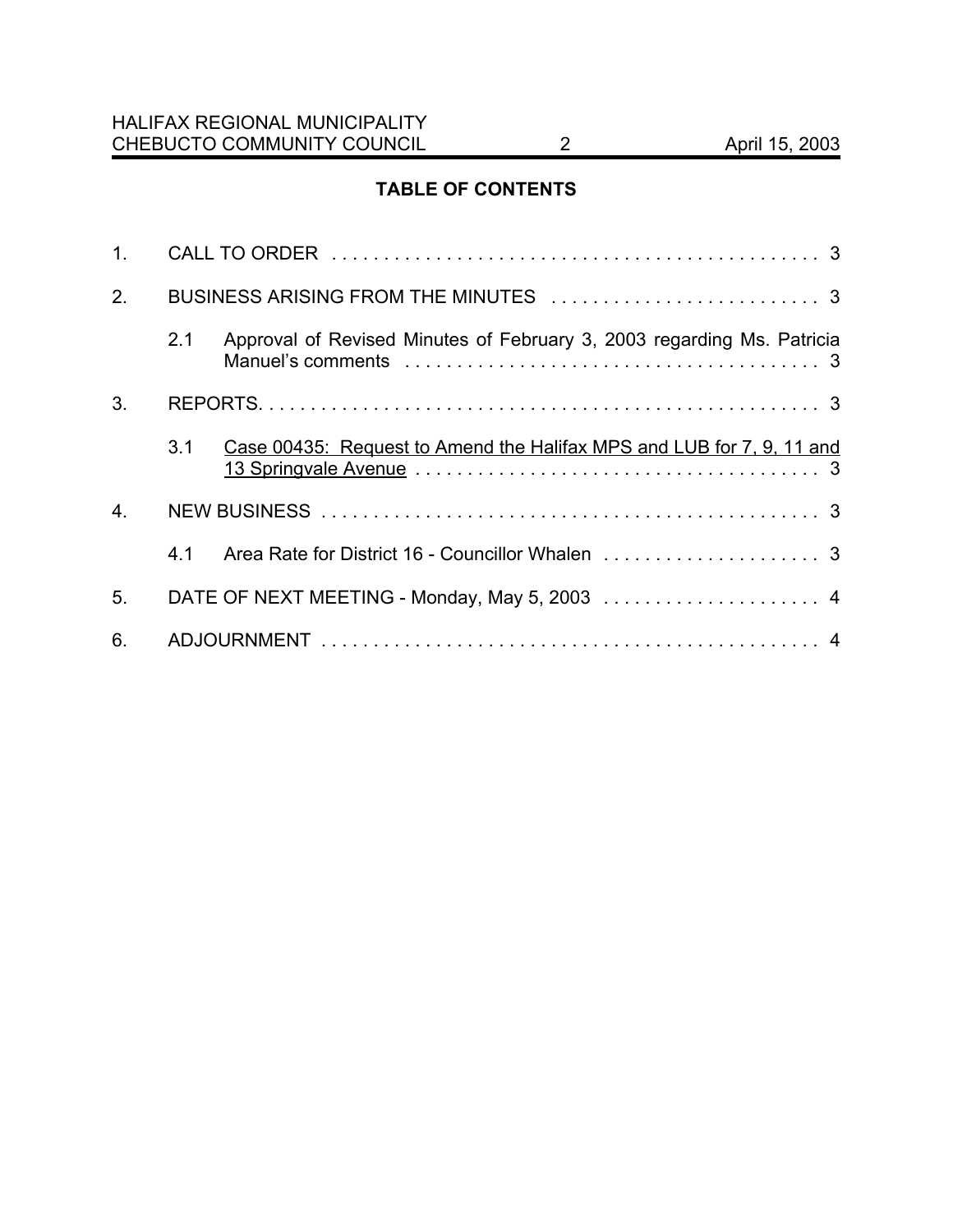## **1. CALL TO ORDER**

The meeting was called to order at 12:50 pm.

## **2. BUSINESS ARISING FROM THE MINUTES**

2.1 Approval of Revised Minutes of February 3, 2003 regarding comments by Ms. Patricia Manuel.

**MOVED BY Councillor Walker, seconded by Councillor Whalen that the comments by Ms. Patricia Manuel at the February 3, 2003 public hearing be amended as circulated. MOTION PUT AND PASSED UNANIMOUSLY**.

### **3. REPORTS**

- 3.1 Case 00435: Request to Amend the Halifax MPS and LUB for 7, 9, 11 and 13 Springvale Avenue
- ! A staff report dated April 8, 2003 was before the Committee.

**MOVED BY Councillor Walker, seconded by Councillor Whalen that Chebucto Community Council:**

- **1. Recommend that Regional Council give First Reading to the proposed amendments to the Halifax Municipal Planning Strategy and the Halifax Mainland Land Use By-Law, presented as Attachment IV to this report, and schedule a public hearing for May 20, 2003;**
- **2. Give Notice of Motion to consider approval of the proposed development agreement, presented as Attachment V, and schedule a joint public hearing with Regional Council for May 20, 2003.**
- **3. Recommend that Regional Council adopt the amendments to the Halifax Municipal Planning Strategy and the Halifax Mainland Land Use Bylaw, presented in Attachment IV;**

#### **MOTION PUT AND PASSED UNANIMOUSLY.**

- **4. NEW BUSINESS**
	- 4.1 Area Rate for District 16
- ! A report dated April 14, 2003 was before the Committee.